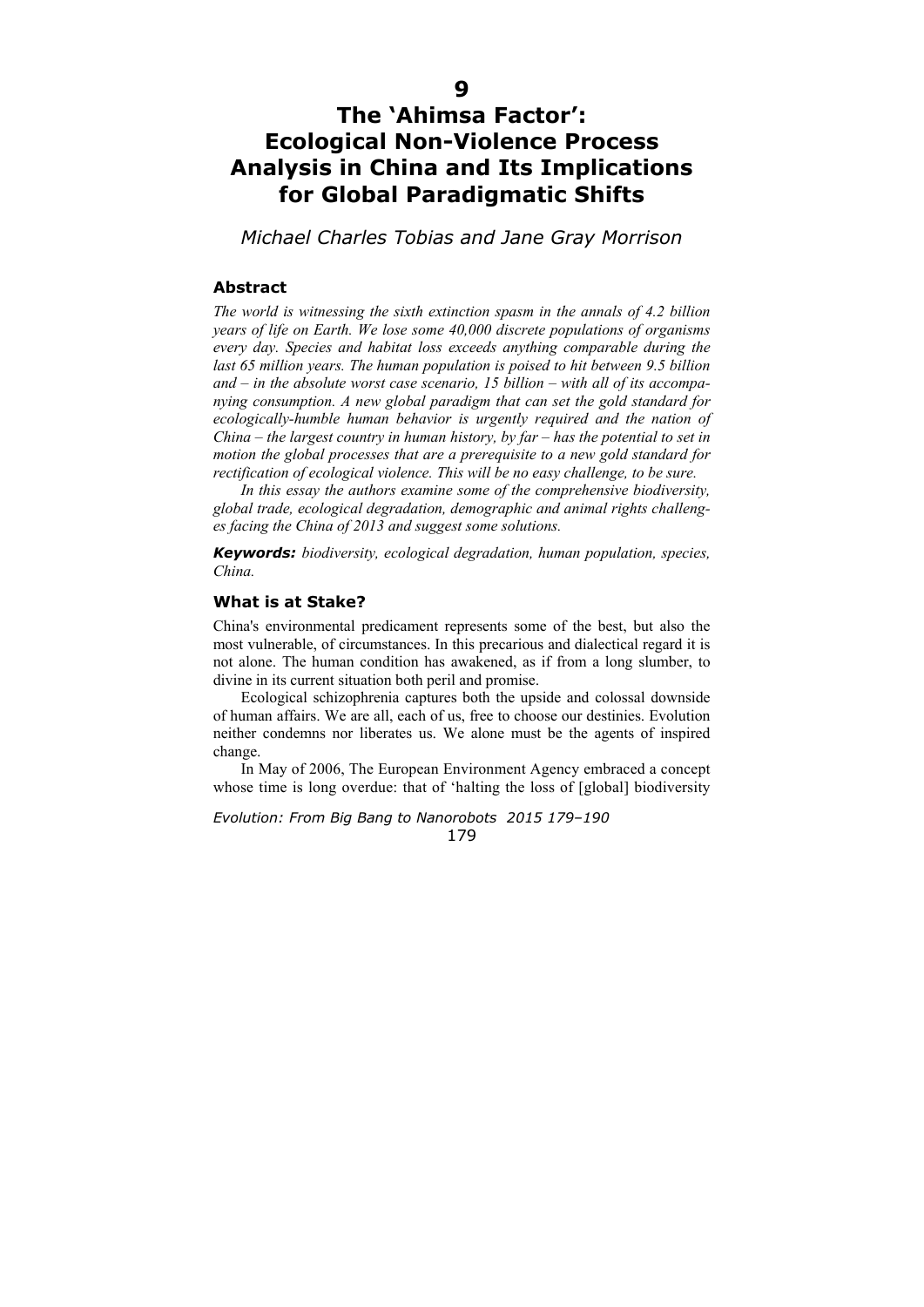by 2010'.<sup>1</sup> This announcement echoed the avalanche of data and widespread alarm throughout the world's scientific communities by firmly acknowledging that we are now in the midst of the Earth's sixth massive extinction spasm in the known 4.2 billion history of known life on this planet. The recent acceleration in species extinctions is occurring some thousand times more rapidly than the presumed 'natural rate' of extinctions, which is estimated to be one out of every million species, or, between 10 and 100 extinctions annually. The rate of loss varies from location to location, of course. But in some areas we could be looking at literally hundreds of thousands of species wiped out forever in a day. $2$ 

As species disappear, their link to other populations is shattered, thus triggering larger and larger collapse of habitat, migratory viability, and the critical genetic robustness of interdependent communities, all of whose breakup can happen as rapidly as in a forest fire, or the calving of an ice shelf in Antarctica, where the root causes are deep within the texture, often beneath the radar screen of detection. 'Whether it's forests, marine systems, grasslands, you name it, they are in disrepair. For the sake of the planet, the biodiversity science community has to create a way to get organized, to coordinate its work across disciplines, and together with one clear voice advise governments on steps to halt the potentially catastrophic loss of species already occurring', said Dr. Watson, former chairman of the Intergovernmental Panel on Climate Change (IPCC) (СBD  $2006$ ).<sup>3</sup>

Little wonder, then, that approximately 40,000 discrete populations of organisms across the planet are being extinguished every day.4

<sup>&</sup>lt;sup>1</sup> URL: http://epaedia.eea.europa.eu/pag.php?pid=584.

<sup>&</sup>lt;sup>2</sup> This assertion is born of three empirically driven sets of data. First, the astonishing revelations of Terry L. Erwin. In a study of one hectare (2.4 acres) of Ecuador's Yasuni National Park tropics, Erwin and colleagues extrapolated a reliable index of invertebrate abundance, and determined as many as 60,000 different species per hectare, many of them endemic within those very few acres of rainforest (Erwin 1988, 1966). Add to Erwin's findings the inevitability of biological codependents. Navjot Sodhi and Lian Pin Koh of the National University of Singapore, in a study focusing on some 12,200 plants and animals that are threatened or endangered, discovered that for every endangered species (often an invertebrate) two other known species appear to be equally imperiled. See http://www. planetark.com/dailynewsstory.cfm/newsid/27082/story.htm. Place this remarkable combination of species vulnerabilities beside the fires and bulldozers of development now accounting globally for as much as 200,000 acres of rainforest lost every day, and the loss in this generation becomes incalculably large. See http://www.rain-tree.com/facts.htm; www.satyamag. com/novdec00/keating.html.

<sup>&</sup>lt;sup>3</sup> 'A majority of the nation's biologists are convinced that a "mass extinction" of plants and animals is underway that poses a major threat to humans in the next century, yet most Americans are only dimly aware of the problem, a poll says' (Warrick 1998). 4

See Michael Tobias' interview with Paul Ehrlich at URL: http://www.forbes.com/sites/michael tobias/2013/01/16/the-ehrlich-factor-a-brief-history-of-the-fate-of-humanity-with-dr-paul-r-ehr lich/.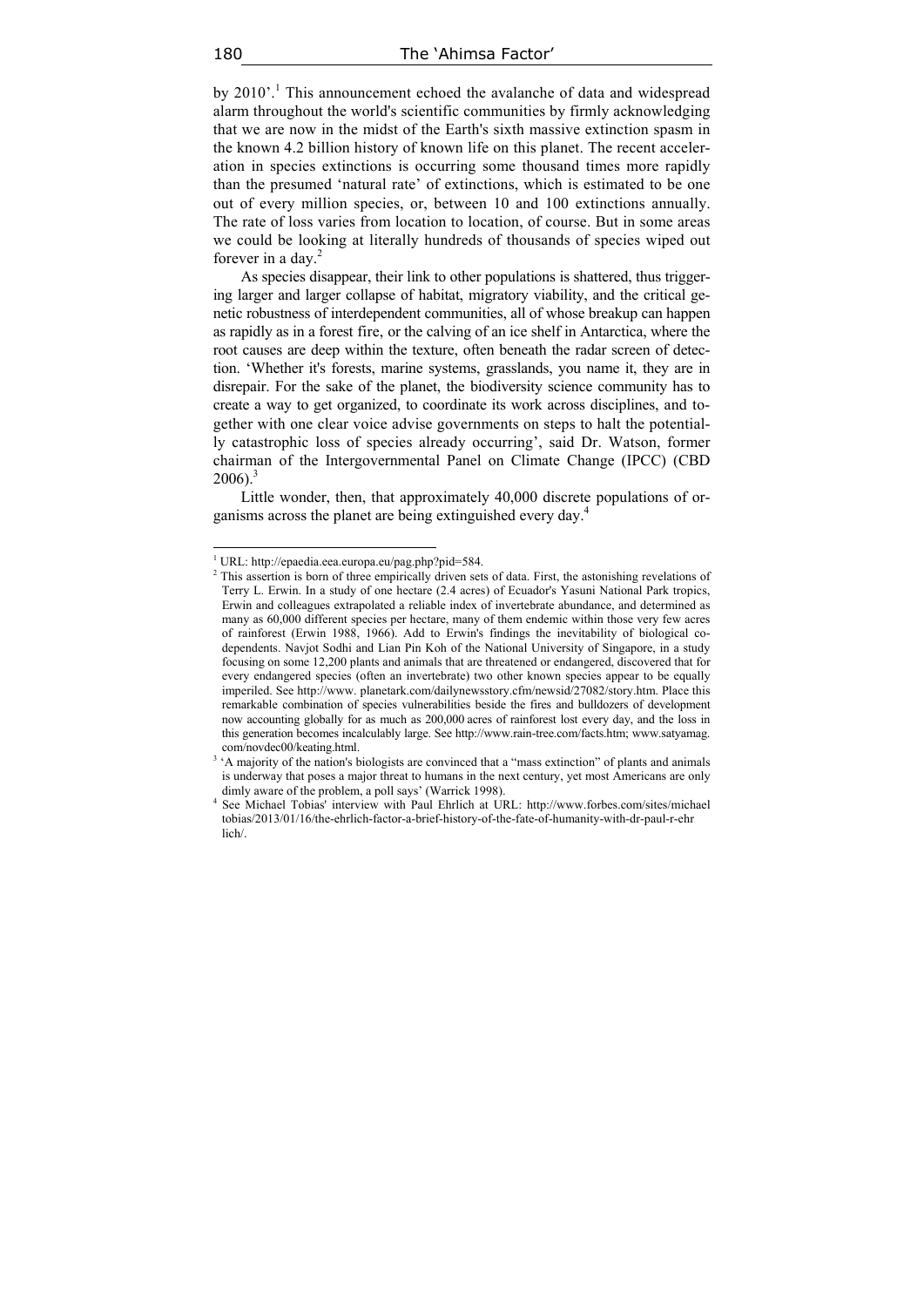# **Ecological Renaissance**

Along with the European Environment Agency, China, too, has long embraced an environmental calling. Eco-science, biodiversity protection, renewable energy R&D, pollution mitigation, reforestation and many other ecological sectors have seen a true coming-of-age across the People's Republic. China is well on its way – notwithstanding enormously complex challenges – to becoming a leader in that universal predilection to engender a global ecological civilization. Cutting-edge environmental restoration has been much discussed in Chinese academic and civil engineering circles for years. Eighteen months ago, an important case study of ecopolis, beginning with Hangzhou City, was published by the Research Center for Eco-Environmental Sciences at the Chinese Academy of Sciences in Beijing. Therein, the author Rusong Wang described the 'ten big eco-infrastructure projects and 1250 eco-engineering projects [that] have been carried out in areas [such] as free-bicycle service system, eco-agriculture and eco-industrial transformation, sustainable consumption, eco-community, wetland restoration, rural sewage treatment, municipal wastes regeneration, eco-cemetery, eco-mapping'. Wang adds, 'Up to now, 30 per cent and 70 per cent of its townships have met the State and Provincial ecopolis standards respectively, and 6 counties/districts were granted as ecocounties'.<sup>5</sup>

Many of the most provocative implications and exciting opportunities inherent to the ecopolis sustainability design concept are discussed on the Harvard Business, and Harvard Design Schools website devoted to ecopolis.<sup>6</sup> In a recent article, the vertical sustainability and 'best practices' approach being employed in the world's second highest building, the Shanghai Tower, are examined.

Among the numerous other indicators of a Chinese ecological renaissance are the country's recent National Strategy for Plant Conservation (BGCI 2007) aimed at safeguarding the future of nearly 5,000 specifically identified threatened plants within the country, to her efforts to expand an in situ network of protected areas. China's massive 10-year reforestation project is aimed at covering 97 per cent of the country, the largest initiative of its type in any country in history. Initially, an area twice the size of Colorado was planted.<sup>7</sup> By 1998 commercial logging in China's one designated biological hotspot – the Hengduan Shan, or Mountains of the Southwest – had been halted.<sup>8</sup>

<sup>&</sup>lt;sup>5</sup> See URL: http://www.eco.confex.com/eco/2011/preliminaryprogram/abstract\_27375.htm.

 $6$  See URL: http://www.sustainablecitiesfinance.wordpress.com/.

<sup>7</sup> See URL: http://www.china.org.cn/english/2002/May/32599.htm; www.fadr.msu.ru/rodale/agsieve/ txt/vo14/issue1/1.html; www.eurekalert.org/pub\_releases/2006-09/ci-uac091406.php.

<sup>&</sup>lt;sup>8</sup> A 'hotspot' so defined refers to a region that has at least 1500 endemic vascular plants (indicator species) in terrain of which at least 70 per cent has been lost from its original extent. See Tobias *et al*. n.d.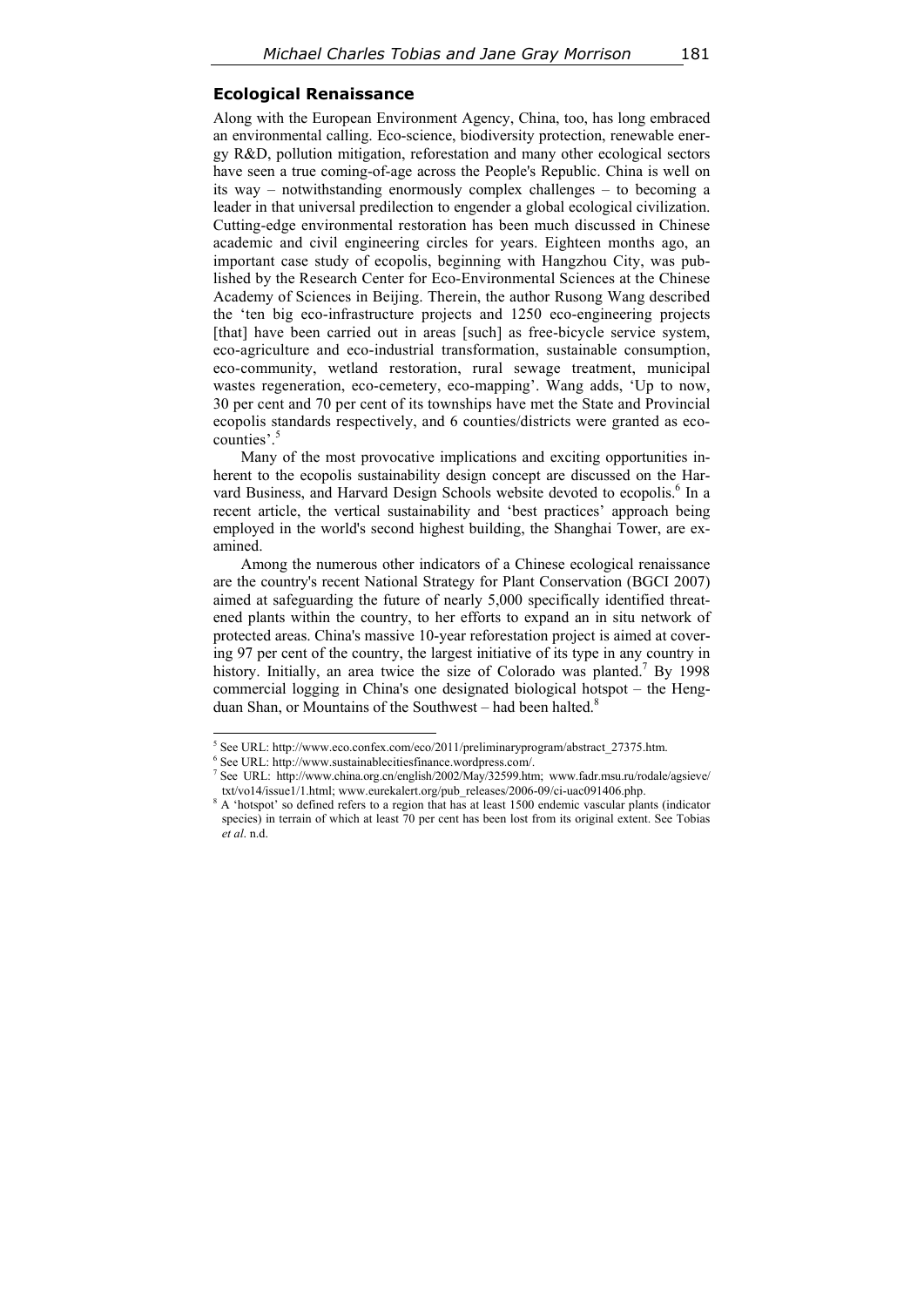# **Ecological Challenges**

Here is where the much discussed inherent contradictions within Chinese tradition have been pointed out, namely, a reverence for nature in ancient Daoist tradition – seen in so much of Chinese aesthetic appreciation on canvass, in literary and other art and philosophical forms – but, alas, a simultaneous predilection to undermine that very spirituality, in some instances (Wenhui 1997). To date, for example, many individuals continue to ignore the government ban on cutting down forest and data suggests that as little as 5 per cent of the overall forests in Hengduan Shan remain (Mittermeier *et al.* 2004).

Similarly, in spite of major botanical restoration work with endemics and floristic medicinals, it is likely that Chinese wild rice could disappear in little over a decade from now. 'Chinese wild rice will become extinct in fifteen years', says Peking University Professor Dr. Lu, in a new report detailing the country's fast disappearing natural heritage and just some of what is at stake (Yardley 2007). These are just two examples out of many. Such ecological contradictions are rife within every nation, but for China – that has so much wilderness yet to lose – such contradictions could prove heartbreaking if the challenges they pose are not overcome.

# **Halting the Loss of Biodiversity**

The crisis of disappearing biodiversity cannot be understated: it is the core loss that a nation and her people must fear the most, lest they end up like the extinct culture of Easter Island. As with every economy, China's spectacular growth is altogether dependent on the vast treasure troves of her natural heritage, no matter how hard it, or any other country, tries to cover-up in situ depletion by trying to import natural resources from outside her political borders, ecologists call a syndrome of 'the Netherlands Fallacy': an equation that correlates sustainability with carrying capacity.<sup>9</sup>

Should China see its natural heritage go bankrupt to any demonstrable extent, it would be bereft of more than its soul: China herself would be lost.

History has not been kind to the twenty-two great civilizations of the past that ignored the ecological warning signs, as outlined all too clearly by such notable historians as Arnold Toynbee and Jared Diamond (Toynbee 1976; Diamond 2005; Tobias 1994). In *Collapse*, Diamond points to three developmental leviathans in China that together emblemize 'the world's largest development projects, all expected to cause severe environmental problems'. They are the Three Gorges Dam in Hubei Province, the South-to-North Water Diversion Project, and the overall runaway development across much of Western China (Diamond 2005: 367).

 $\overline{a}$ 

<sup>&</sup>lt;sup>9</sup> See URL: http: www.pregnantpause.org/overpop/nethfall.htm.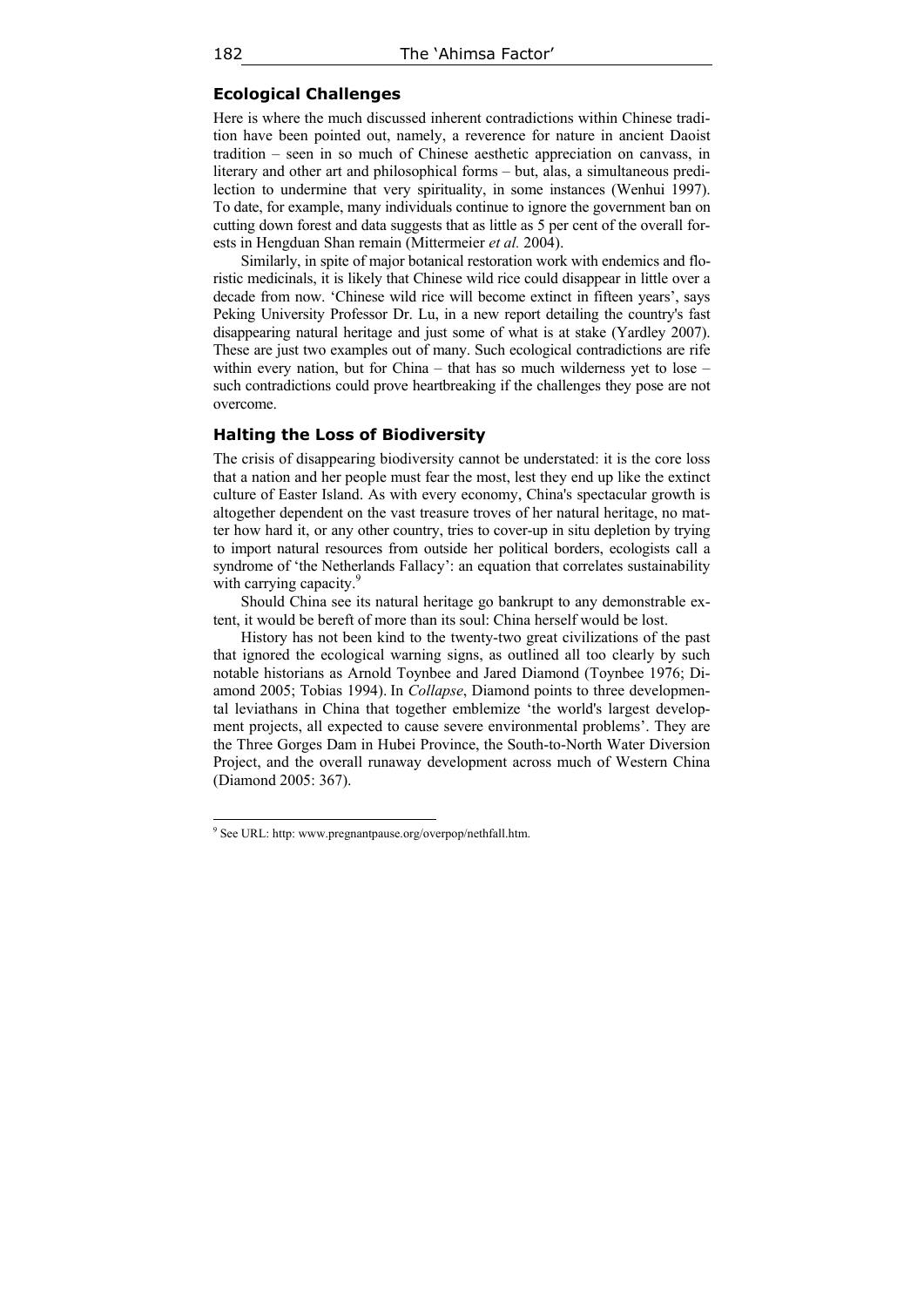As previously indicated, The People's Republic has as much or more to lose in terms of biodiversity than any country in history. Consider some of the nation's 'basal ecological metabolism': nearly 18 per cent of the country remains clad in forest, or 175 million hectares (420 million acres or nearly 700,000 square miles). At least 6,347 vertebrate species including 581 mammals, 1,244 bird species, 284 species of amphibian, 376 species of reptile and at least 20,000 marine species exist within that vast and scattered canopy (SEPA 2005). In addition, nearly 8 per cent of the Earth's plant species are represented in China, or some 30,000, a third of which are endemic (found nowhere else). From the summit of Everest to the Turfan Depression 154 m below sea level, China's altitudinal variations are the largest in the world, ensuring an astonishing turnover rate of species diversity across the vast arrays of China's numerous mountain ranges, deserts, tropical, temperate and marine biota.

Among the country's most critically endangered iconic species are not only the highly threatened Giant Panda, but lesser known creatures, not least of which, the world's 'greatest concentrations of endangered primate species', including the snub-nosed monkeys of the genus Rhinopithecus, and the Hainan gibbon (Mittermeier R., Gil, and Mittermeier C. 1997). Other astonishing 'Chinese citizens' include Yangtze river dolphins and Père David's deer, snow leopards, Chinese alligator, and the world's largest number of endemic pheasants, not to mention a quarter of the world's unique Rhododendron species, plus some of the most diverse lichens, ferns and other bryophytes on Earth.

Like the countries of the European Union, the People's Republic has committed to halting biodiversity loss, with ever-present benchmarks. The Conservation International authors of the critical book *Hotspots* in their assessment of China write, '...time is short ... pressures on fragmented natural habitats from grazing, clearance, hunting, and collection of forest produce remain, and new threats, such as dam building on all main rivers in the hotspot, mining, and unplanned mass tourism development accompanied by road expansion and wildlife consumption are emerging. This means that the extinction of many of the restricted-range species of plants and animals is a realistic and immediate possibility' (Mittermeier *et al*. 2004: 160).

These warnings are being countered by strong collective endeavors evidencing China's awareness of, and resolve to counter biological degradation with significant sustainability initiatives, as heretofore referenced. While China – like most other nations – has realized the vulnerability of its indigenous flora and fauna, it also knows well the spectacular global scope and importance of such biodiversity. And unlike, say, a place like Yasuní National Park in Ecuador, where insects and spiders have been tracked uniquely for nearly two decades, the invertebrates of China have enjoyed only preliminary research, yet the indications suggest an even more astonishing array of creatures yet to be discovered (Xu MuQi and Zhang ZhiBin 2002).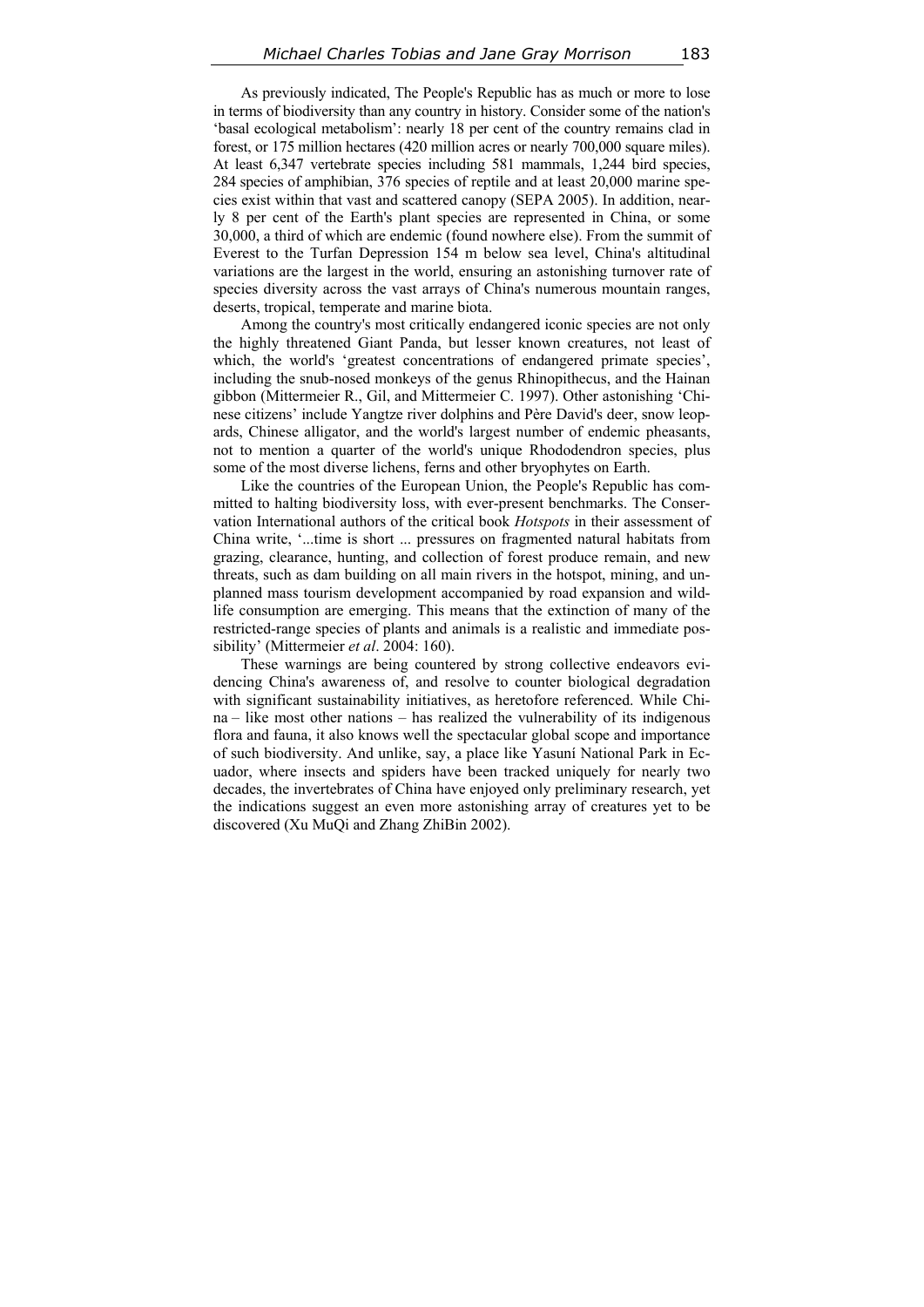This generation of young Chinese ecologists has much to be hopeful about. But, as is consistent with any mixed record, it will not be an easy path. For example, the 2005 Environmental Sustainability Index (ESI) ranked China 133 out of 146 (with North Korea being 146).<sup>10</sup> By 2008, the Environmental Performance Index showed some improvement: China had risen to a ranking of 105 out of 149 nations listed. China fell behind Myanmar and was just barely ahead of Uzbekistan.<sup>11</sup> But last year, China fell again to 116 out of  $132^{12}$  Much of this can be attributable to China's air and water pollution issues, but also to biodiversity loss.

# **Ecological Costs/Benefits**

The approximated cost/benefits accompanying ecological damage in a country the size of China is unambiguous. With net annual losses far exceeding the nation's US\$ 10 billion monthly trade surplus average (see Lardy 2008; BBC 2008) and a general demographic reversal in terms of increasing preferred family size (2 rather than 1), consumerism in China is taking a terrible toll, in spite of the country's trillion dollar plus 'cash hoard' (Mukherjee 2007). Metropolitan statistical areas, with their tally of low sulfur coal-fired power plants, spring up virtually overnight, and the fast-growing number of automobiles is outstripping even the human population explosion. Increasingly, more and more landscapes are being converted to sacrifice areas.

Of course, the targeting of China's growing surplus at an environmental safety net is no less critical than a nation-wide pension fund. While China's official press agency *Xinhua* cited former Vice Premier Zeng Peiyan, as declaring 'coal, iron and oil' to be the purchases of choice with all of China's cash surpluses (*Ibid.*), two other looming realities must sound a wake-up call for the country: 1.45 billion Chinese by 2050, a large percentage of whom will be elderly; and vastly truncated natural capital (Zhou 2006). These represent a potentially lethal combination for biodiversity.

#### **The Agricultural Conundrum**

One of the most problematic areas of concern, when speaking of a green future amid environmental disparity and biodiversity loss, involves agriculture. In a provocative Washington Post editorial in March 2011, Lester Brown asked, 'Can the United States feed China?' It raised many eyebrows and also provided ample opportunity to reflect on current grain import/export dilemmas, desertifi-

<sup>&</sup>lt;sup>10</sup> See http:www.infoplease.com/ipa/A0930889.html.

<sup>&</sup>lt;sup>11</sup> Environmental Performance Index Summary for Policymakers, Yale Center for Environmental Law and Policy; Center for International Earth Science Information Network, Columbia University, in Collaboration with the World Economic Forum, Geneva, Switzerland, and Joint Research Centre of the European Commission, Ispra, Italy, 2008. 12 URL: http://epi.yale.edu; http://epi.yale.edu/epi2012/rankings.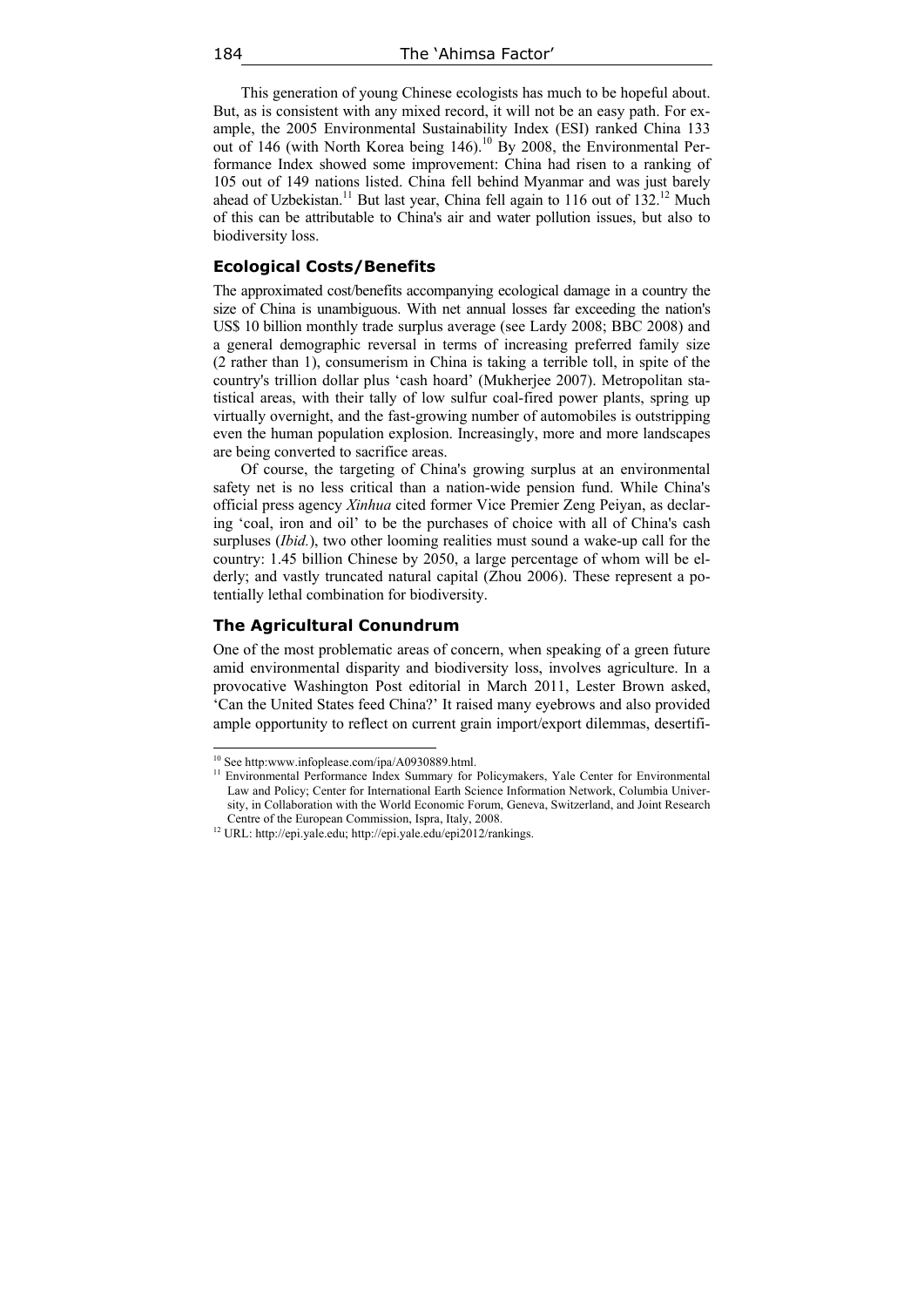cation and falling water tables across the North China Plain. Brown writes, 'Just as China is America's banker, America could become China's farmer'. He explains this scenario by examining how 'China requires 80 million tons of grain each year to meet just one-fifth of its needs'. If, as Brown speculates, China 'charges into the US grain market, American consumers will find themselves completing with nearly 1.4 billion foreign consumers'. Politicallydestabilizing spikes in agricultural prices would not make for the best diplomacy. Brown says, 'If China pushes US food prices higher, tensions between the two countries may escalate' (Brown 2011).

That is one bad side of the equation. Another concerns the basic ecological overshoot and what such consumption, if predicated upon a scenario of exhausted Chinese soils and watersheds, bodes, namely, additional biodiversity fragmentation. Considering that the aforementioned IUCN in China has already published information attesting to the fact that 'more than 27 per cent of species are considered threatened'.13 That adds yet another whopping dimension to the challenge of engendering a global ecological civilization with China at the helm, given its size, population, wealth accumulation and biological diversity. Then add the animal rights side of the equation and there are further difficulties. Indeed, as many luminaries from China's own Lao Tzu, Confucius, and Hseigh Ling-Yun, to Leonardo Da Vinci, Mahatma Gandhi and Einstein have said, a human civilization can be judged according to its treatment of other animals. Animal rights are the most telling mirror of the ethical and spiritual challenges facing any nation. For China, the myriad of animal rights and basic animal protection issues are mired in a web of insufficient legislation, monitoring, or regulatory statutes guaranteeing any nation-wide coverage. Even across its 31 Provinces, and at least 50 widely varying cultures and language groups, a singular lack of homogeneous ethics in China militates against the likelihood of any surge in empathy towards non-human animals anytime soon.

This constitutes probably the severest crisis in process-formulation that China must contend with, for it underscores all other ecological malfunctions; placing the nation on a path towards those many other civilizations in past centuries and millennia that have actually gone extinct. Twenty-two such civilizations were chronicled by the late British historian Arnold Toynbee. Clarence Glacken, from the University of California-Berkeley made similar strides, as did men like Oswald Spengler, Jared Diamond, and the author of this essay in his 1994 book (and film), *World War III: Population and the Biosphere at the End of the Millennium*.

 $13$ 13 URL: http://www.iucn.org/about/union/secretariat/offices/asia/asia\_where\_work/china/iucnch\_work/ iucnch\_biodiversity/. See Population Reference Bureau Data Comparisons at URL: http://www. prb.org/Datafinder/Topic/Bar.aspx?sort=v&order=d&variable=92, and 93.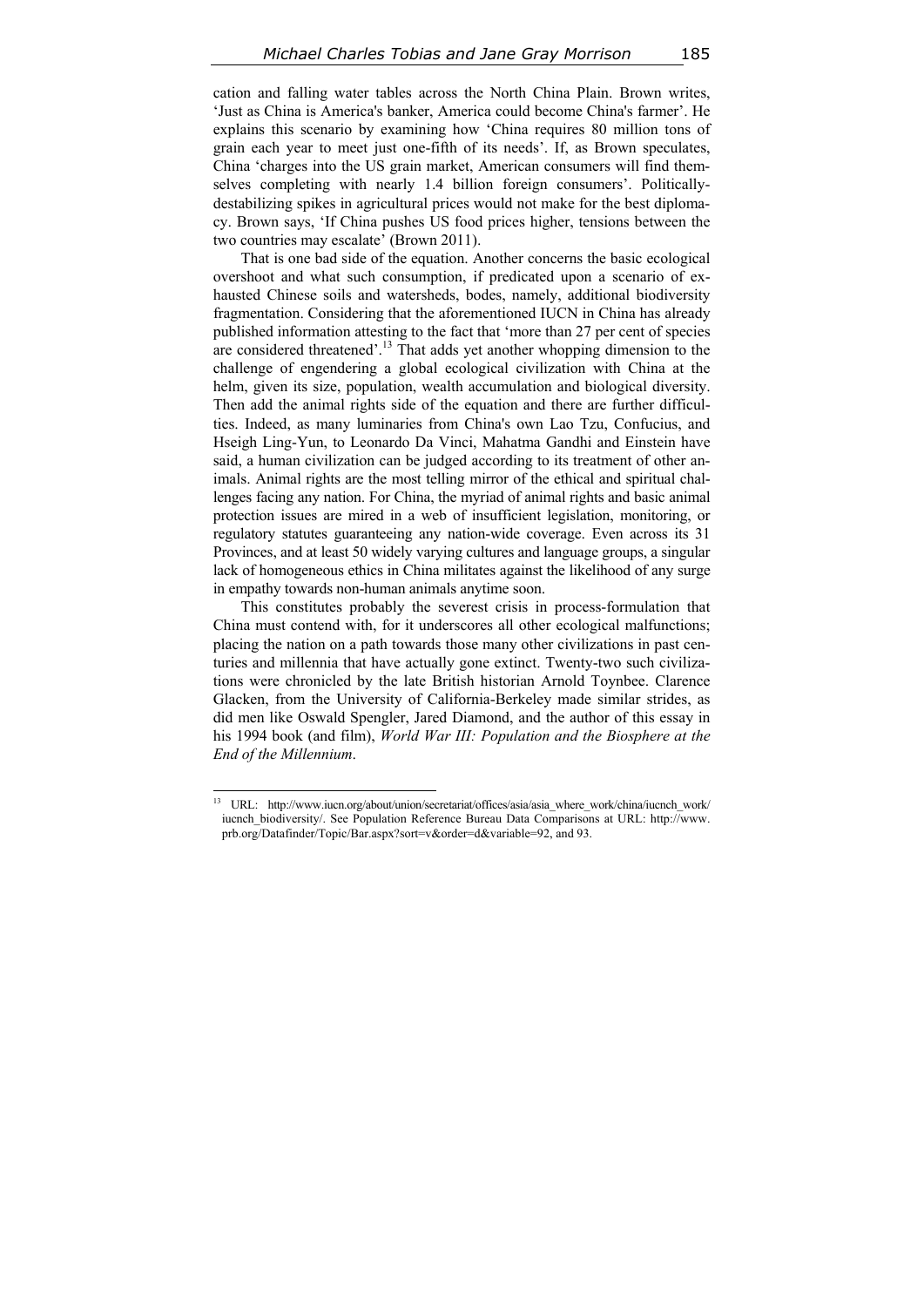#### **Chinese Animal Rights Issues**

In a Forbes interview with Peter J. Li, Associate Professor of University of Houston, Dr. Li has gone into many details specific to China's not entirely unique situation. Dr. Li says that, 'The sheer number of farm animals in China suggests the world's great number of farm animal are raised in welfare compromised farming conditions in China'. He also speaks about the crisis of Chinese bear farming, 'shocking farming and slaughter practices', 'dog slaughter', 'a collective fear of hunger in the minds of people over the age of 50 in China' that might add to what is, in essence, a stark abnegation of traditional Chinese ethical and aesthetic values; and the overall situation across China given that, as Dr. Li puts it, the country has 'lagged behind the industrialized nations in animal protection law-making for more than 180 years'. Dr. Li writes, 'Never in its 5,000 year history did China ever raise and keep hundreds of millions of wildlife species in captivity as it is today'.<sup>14</sup>

Indeed, Dr. Li reminds us that China surpassed the USA as the world's biggest meat producer in 1990. And he adds that, 'While Westerners greet each other by asking "how are you", Chinese people traditionally greeted each other by saying "Have you eaten?"' (*Ibid.*). Dr. Li remembers how, when he 'met some of [his] old classmates back in China 30 years after graduation, [he] was some 40 pounds lighter than they were. They actually wondered if [he] got enough to eat in the US' (*Ibid.*). In terms of food, Dr. Li points to the fact that 'China's rapid industrialization has threatened the survival of 398 species of vertebrates' across China. And he has examined traditional Chinese medicine in terms of its exploitation of Chinese biodiversity, for tiger bone wine with its 'dubious curative effect' and Dr. Li goes on to ask 'whether all these allegedly indispensable and life-saving ingredients for illnesses ranging from eye irritations to cancers, coma, severe acute respiratory syndrome (SARS) and even liver transplants are really nothing more than the wildlife farming industry capitalizing on the anxiety of patients' (*Ibid.*).

And it is not just Chinese medicine, but a penchant for all things ivory, yet another disastrous cultural addiction that is the primary engine for destruction of African and Asian elephants – the largest land mammals on Earth who share with us, humans, deep self-awareness, emotional and cognitive bonds.

Dr. Li concludes that, 'Animal suffering is unprecedented in China in magnitude in both numerical terms… and in welfare conditions. With regard to China's ranking on a global report car, so to speak, I would not hesitate to say that it [China] may be at the bottom…' (*Ibid.*)

And yet, he is not all despair and pessimism, pointing out that today, China 'has an estimated 130 million dogs, many of whom are household pets. As a re-

<sup>&</sup>lt;sup>14</sup> See interview with Michael Charles Tobias for Forbes, at URL: http://www.forbes.com/sites/ michaeltobias/2012/11/02/animal-rights-in-china/.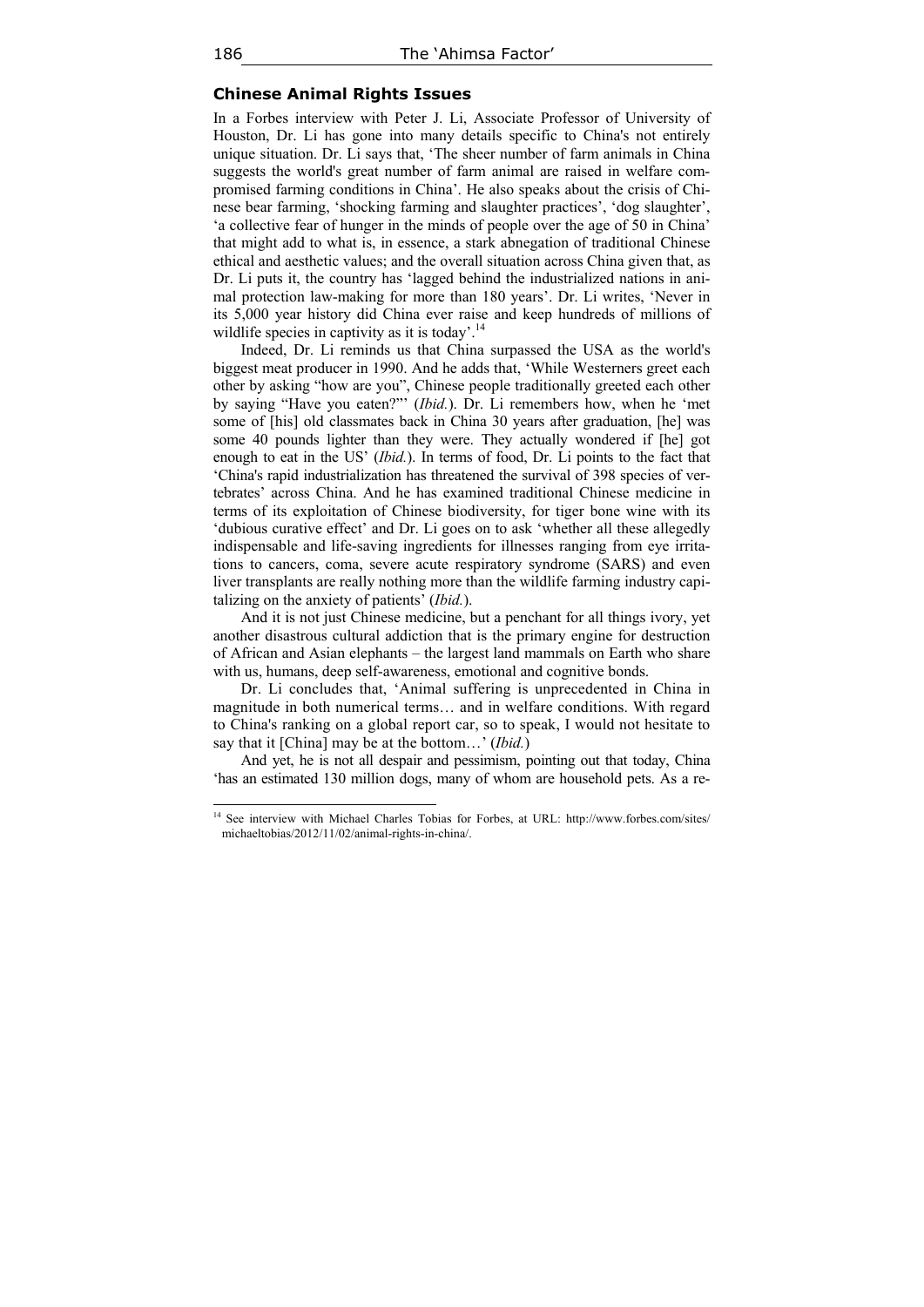sult, China's animal protection community is expanding. Some Chinese activists estimated that as many as 30 to 50 million Chinese are animal lovers, bigger than the total population of Canada' (*Ibid.*).

# **China's Profound Ecological Opportunity**

Conversely, despite the aforementioned difficulties, these 'negative externalities' could actually – if reversed – pose the greatest opportunity in Chinese history to conserve biological heritage so as to guarantee all the basics for a huge population: clean water, clean air, healthy soils, ample storehouses of grain, home grown fruits and vegetables, not to mention a legacy of ecological nonviolence and enthrallment for future generations. With such opportunities come the most exciting and noteworthy prospects for ecological entrepreneurs ever, within any country.

For this to happen, Chinese conservation and business need to work handin-hand, while the Government hopefully continues to proactively urge the adoption of smart, nation-wide strategies for identifying biodiversity rarity; setting priorities for large scale ecosystem protections to mitigate corresponding economic progress; allocating significant ecological resources; distributing the 'green benefits' of virtuous engagement with the natural world; implementing national 'polluter pays' protocols and precautionary principles; and exacting much stricter monitoring and enforcement of current environmental and animal rights legislation.

The challenges are exacerbated by the time-frame, which is short. China's position vis à vis other countries is one of significant loss: among those nations with the largest number of threatened and endangered plant and animal species, China is one of the worst, ranking  $14<sup>th</sup>$  and  $7<sup>th</sup>$  from the bottom, respectively. And while the country has focused considerable attention on the prospects of ecotourism, it has done so without any overall sustainability plan (Han and Zhuge 2001).

Conversely, with her increasing economic success, and vast opportunities for international carbon credits by mitigation within China, the economics of environmental remediation suggest an industry that will transcend all others in the country, thus providing a win-win for one of the last standing aggregates of critical biodiversity on Earth. In this spirit, China's National Environment Protection Agency has long avowed that 'the survival of mankind cannot be separated from that of other species' (NEPA 1998).

#### **On Point**

To this end, China appears clearly on point: recognizing her unique threatened endangered species status since signing on to the Convention on Biological Diversity in 2004, China has endeavored to put in place such groundbreaking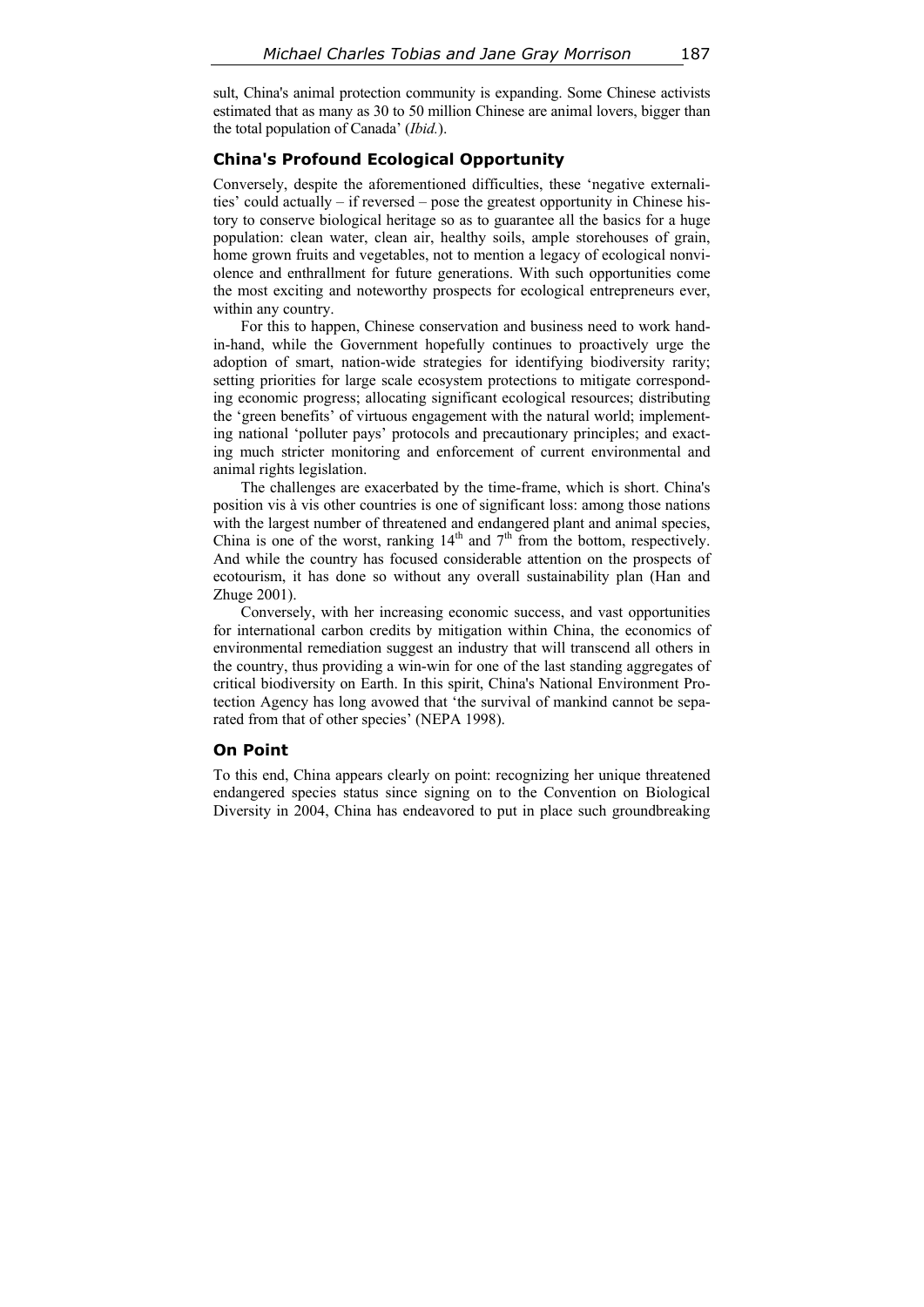legislation as its Law on the Protection of Wildlife, while engendering an incountry network of protection mechanisms.<sup>15</sup>

Ten years ago, the Chinese Academy of Sciences embarked on saving endangered vascular plant varieties throughout the country in a grid of gardens with the ultimate goal being some 458 square kilometers of plant protection, the largest collective botanic garden network in the world.

Hundreds of wildlife breeding stations have been created, and measurable progress noted with rare species like the Panda, the Chinese alligator, Eld's deer and Tibetan antelopes.<sup>16</sup> These biological and endangered species endeavors should be viewed as a kind of barometric reading; the baseline for assessing environmental amelioration. Because all economics are a sub-set of Mother Nature, what is good for the Giant Panda is good for all of China.

#### **What is Good for China Should be Good for the World**

When Jeremy Rifkin spoke last year before the European Commission, treating of what he has characterized as the 'third industrial revolution', he described how Germany 'is expected to produce 35 per cent of its electricity from renewables by 2020'; how 'Daimler, the company that invented the internal combustion engine that ushered in the Second Industrial Revolution, is readying hydrogen fuel stations in preparation for the mass production of its fuel cell automobiles in 2015'. He described a new vision for the EU's, putting forth the prospect of [the European Union] becoming the largest and wealthiest internal commercial market in the world.

'The key, – said Rifkin, – was in creating a seamless distributed renewable energy régime, a green electricity Internet, and a communication and transport network that will allow one billion people to engage in sustainable commerce and trade across the European continent and its periphery. By such means the European Union will come of age' (Rifkin 2012).

Now, consider China's future. I, too, have a dream for a nation that can also seamlessly fulfill a similar promise as that divined by Rifkin for the EU. That dream involves China that is ecologically compassionate in her embrace of regional biological integrity, and brilliantly proactive in terms of the responsibilities and duties attendant upon every nation in what is, as never before in human history, a globally interdependent environmental commons.

This was well stated during the December 2012 IUCN China roundtable on what was called 'Nature Based Ecological Civilization'. The IUCN Chair of the Commission on Education and Communication, Dr. Juliane Zeidler, brought forth the concept of 'Love, Not Loss', suggesting that the 'best way to rekindle our connection with nature' was by remembering not just all that which has gone

<sup>15</sup> URL: http://www.china.org.cn/english/features/China2004/107041.htm. 16 *Ibid.*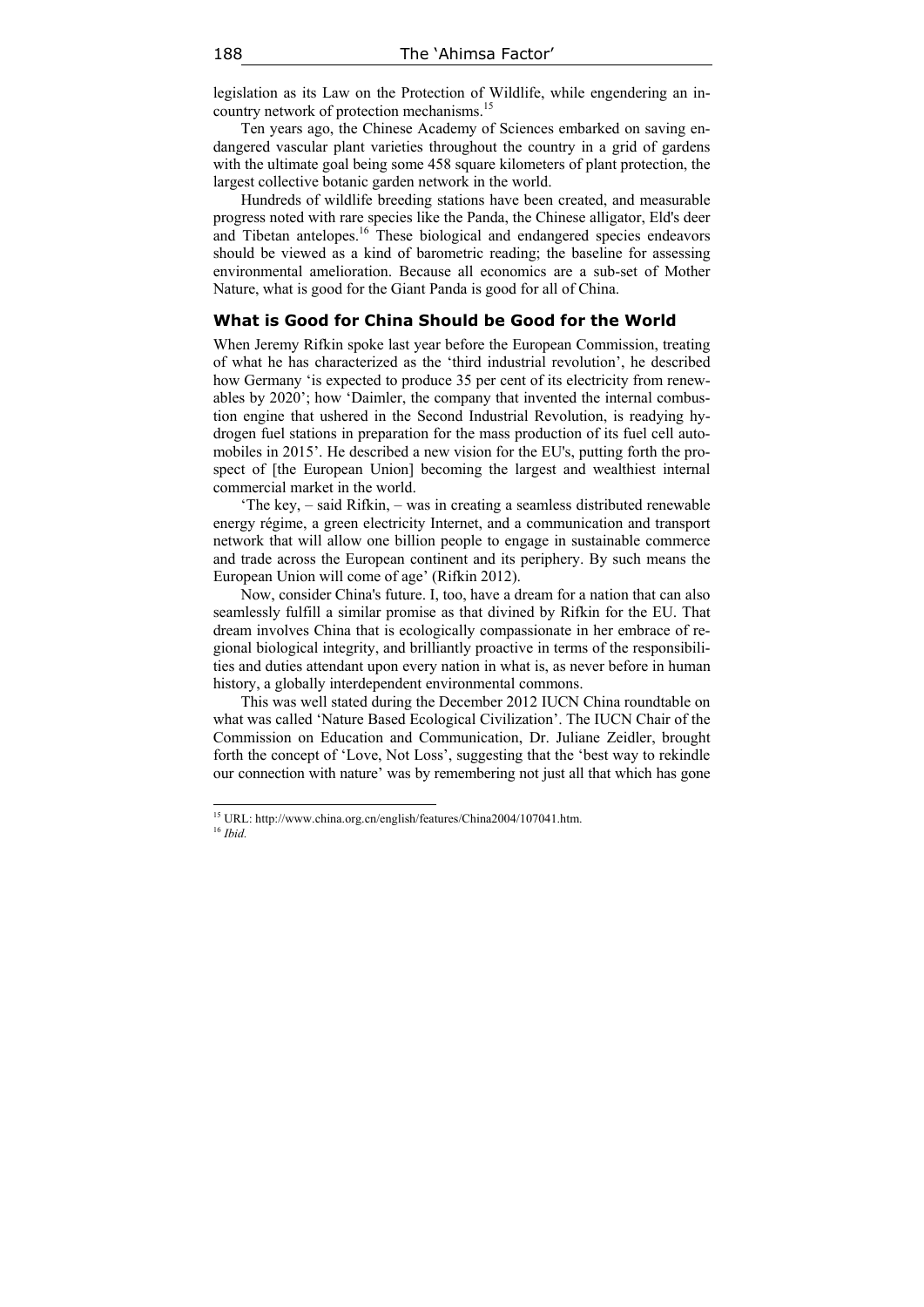extinct or is threatened with extinction, but also, and critically, that which 'we loved in the first place... [to] reconnect our daily lives with nature'. Moreover, the new IUCN President, Mr. Zhang Xinsheng, has long been committed, as he has put it, to 'building consensus among all stakeholders for development of a green and sustainable future'. Considering that he has also recognized the continuing plight of poverty throughout much of the world, and a myriad of environmental crises, Zhang Xinsheng's optimism and resolve to create a better world speaks not only to the mission of the IUCN, but to that of China, as well (IUCN 2012).

# **Conclusion**

The necessary global processes that might transform China as a whole into a champion of ecological non-violence will necessitate a vision of one of the most ancient, powerful and elegant countries in the world setting the highest possible benchmark for all things green, sustainable, compassionate, and tolerant; a nation that – were it to do so – has every reason to become an ecological beacon for world civilization and harmony.

# **References**

- **BBC. 2008.** *Imports Cut China's Trade Surplus.* April 11. URL: http://news. bbc.co.uk/1/hi/business/7341962.stm.
- **BGCI (Botanic Gardens Conservation International). 2007.** *China Launches 'Mammoth' Plan to Halt Biodiversity Crisis.* July 4. URL: http://www.bgci.org/china\_ en/news/0376/.
- **Brown L. R. 2011.** Can the United States Feed China? *Washington Post.* March 11. URL: http://articles.washingtonpost.com/2011-03-11/opinions/35208618\_1\_corn-fu tures-soybe an-futures-grain-harvest.
- **СBD. 2006.** Earth Facing 'Catastrophic' Loss of Species. *China Daily*. July 21. URL: http://english.biodiv.gov.cn/zyxw/200609/t20060904\_92241.htm.
- **Diamond J. 2005.** *Collapse How Societies Choose To Fail or Succeed*. New York: Viking Press.
- **Erwin T. L. 1966.** Biodiversity at its Utmost: Tropical Forest Beetles. *Biodiversity* II / Ed. by M. L Reaka-Kudla, D. E. Wilson, and E. O. Wilson, pp. 27–40. Washington: Joseph Henry Press.
- **Erwin T. L. 1988.** The Tropical Forest Canopy: The Heart of Biotic Diversity. *Biodiversity* / Ed. by E. O. Wilson, pp. 123–129. Washington: National Academy Press.
- **Han N., and Zhuge R. 2001.** Ecotourism in China's Nature Reserves: Opportunities and Challenges. *Journal of Sustainable Tourism* 9(3): 228–242.
- **IUCN. 2012.** *Nature Based Ecological Civilization*. December 20. URL: https://www. iucn.org/news\_homepage/news\_by\_date/2012/?11707/6.